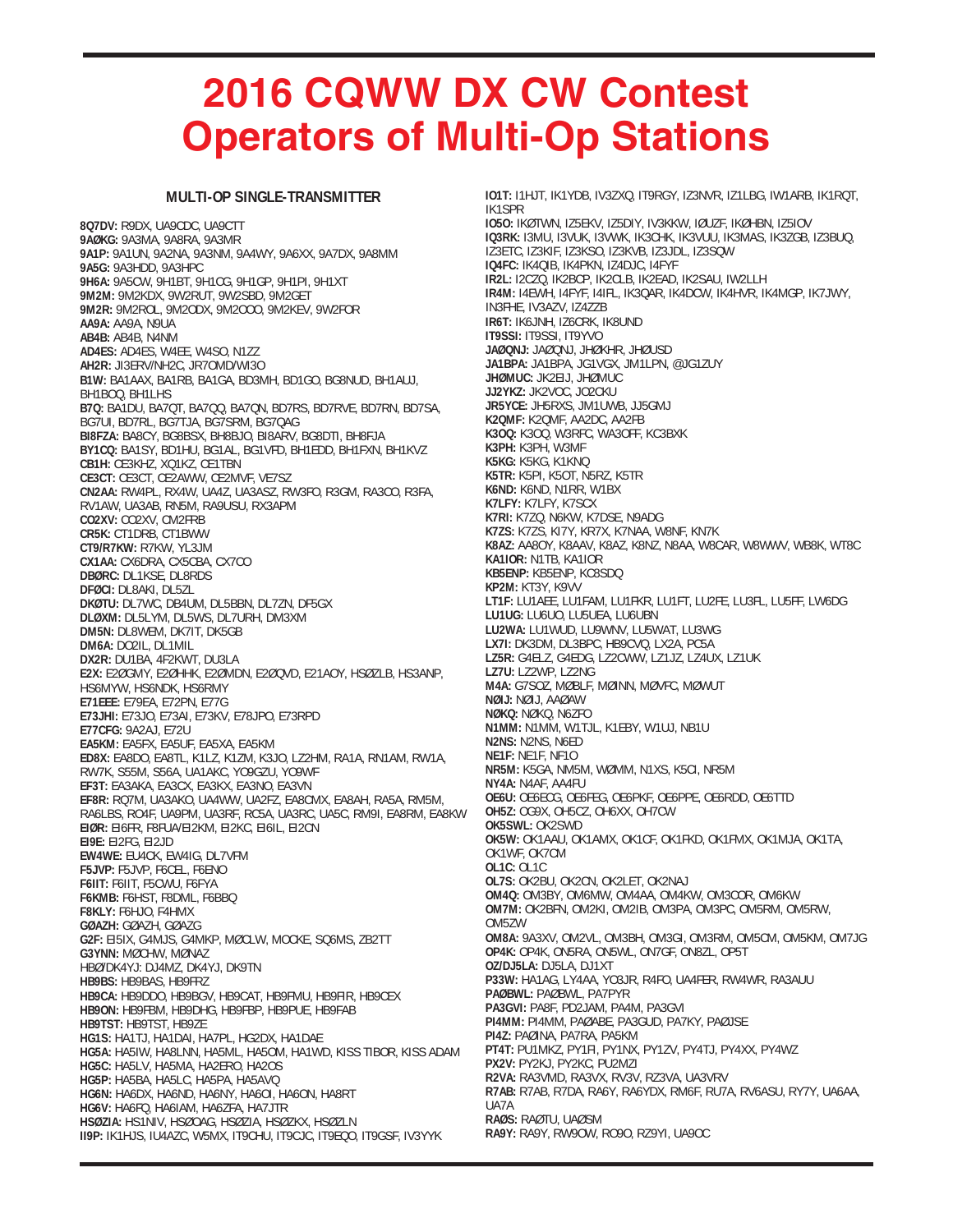**RC3W:** RA5W, R3WW, RU3W, R3WAZ **RC9J:** R9JR, RK9JR, RA9JO **RG4I:** R4IT, RX4HJ, RU4I **RK3DWW:** UC5D, RT5D, R3DDL **RK3PWR:** RG3P, RK3P, UA3PBL, UA3PGX, RW2B, R3PJL, R3PJL, POL-ISHCHUCK ELIZAVETA **RK3SWS:** RU3SD, RA3SI **RK9CYA:** RK9CR, UA9CNX **RM1Q:** UA1QM, RU1QQ, R1QA, RW1QW, RW1QS, RA1QKI **RN9T:** RC9T, R8TA, RW9TA, RU8T **RO2E:** R3EA, RK3ER, UA3EDP, RU3EG, UI3A, RW3XW, RW3XA, R3XX, R2EC **RO4A:** UC4A, R4AS, RQ4A **RT4D:** R4CR, RA4D, RA4DX, RA4CTR, RG4D, R7CK **RT6A:** R7AA, R7CT, RZ3K, RN3QO, UA3QOQ, UA6YW, RX6CW, UA7C **RZ3AWM:** RV3ATR, RA3AMZ **SI9AM:** SM3EAE, SM3FJF **SJ2W:** SE2T, SM2EZT, SM2LIY, SM2WMV, SM3JLA, SM3VAC **SKØQO:** SMØNUE, SMØFDO, SMØDSF **SN1D:** SP1GZF, SP1NY, SP1NQN, SP1RKT **SN5G:** SQ5WWK, SP5PB **SN5W:** SP5AUC, SP5ELA **SO4R:** SP4G, SP4TKR, SQ2GXO, SQ4NR **SO7M:** SP7IIT, SP7CVW **SP2KPD:** SP2MKT, SP2MKI, SP2DKI **SP3KRE:** SQ3HTX, SP3IGP **SP9KDA:** SP6GCU, SP6MQO **SP9PGE:** SP9RQH, SP9DEM, SP9IVD **SZ1A:** SV1CIB, SV1DPI, SV1DPJ, SV1JG, SV2FWV, SV4FFL, SV8GKE **TM2Y:** F5PHW, F6ARC, F6BEE, F6DZD **TM3R:** F5UTN, F8CRH, F5MZN, CT1ICM **TM6M:** F1AKK, F4DXW, F8DBF, DL7FER **TM7A:** F5RVF, F5IYJ, F4ERY **TM7X:** F5BSB, F5TRO **TX8F:** FK8CE, FK8DD, FK8IK **UA2F:** R3DCX, RA2FA, RA3ATX, RN2FA, UA2FB, UA2FF, UA2FM **UA4M:** R3AP, RA4LO, RA4LW, RN4WA, RU4HP, RW4LE, RW4LR, UA4LCH, UA4LL, UA4PCM, UA4WI **UD3D:** R2DLM, UB3DKV, UB3DKU, UB3DMA **UN9FWW:** ABASHEVA EVA, KRINITSYN ANATOLIY **UR4RWW:** UR5RU, UZ1RM **UR6GWZ:** US1GGE, UR5GGL, US1GGF **US2E:** V. MAZUROV, R. ROGIVSKIJ **UT4UXB:** UT3UFI, UT3UFH, UY2UQ **UT7AXA:** UR5AGR, UR5AU **UW3E:** UT5ECZ, US3EO, UR3EZ, UR5EFJ, UT5EL **UW5Y:** EI7KD, UR1YAA, UR5YAF, UR5YW, US2YW, UT5YY, UT7YQ **UW6M:** US2MT, UR4MP, UR2MR, UY7MF, UR4MGN **VA3DF:** VE3CR, VA3DF **VA7DZ:** VA7DZ, VA7KH, VA7DZ **VC3W:** VE3NE, VE3AXC **VC7X:** VE7JH, VE7KW, VE7MR, VE7UF, @VE7UF **VE2BWL:** VE2MCZ, VE2IR, VE2BWL **VE2VIA:** VE2VIA, VE2SSS **VE3EJ:** VE3EJ, VE3EK, VE3MM, VE7ZO **VE3MIS:** VE3CWU, VA3JK **VE7GL:** VE7GL, VA7OO, VA7AO **VE7SCC:** VE7YBH, VA7NR **VK2ALR:** VK2ALR, VK2GZ, VK2GEL, VK2EFL **VP2VI:** K2SX, W1UU, WA6O **VP5M:** K4QPL, AA4NC **VY1AAA:** K1EP, VE4EA **W1FM:** W1FM, N1SOH **W3MF:** W3MF, K3PH **W3UA:** NU3C, W3UA **W3ZGD:** K3NK, K3MSB, WS3C, K3JAW **W6XB:** W6XB, WØZZ **W7VJ:** KU7T, N7NM, K7OG, W7DRM, K7RR, W7VJ **W7VO:** W7VO, K5ZM, KG7ASQ, WZ8T **W8TK:** KE2VB, NG7A, NG7Z **WB8FVB:** WB8FVB, KG5FMB, AI6AO, ABI, LINDEMANN, MARYN, LINDEMANN **WP3E:** NP4EG, NP4RA **WQ2N:** WQ2N, W2VQ **YE1C:** YB1ACN, YB1HR, YB1KIZ **YE1R:** YB1TJ, YB1SAM, YB1TIA, YB1UUU, YB2EUZ/1, YBØMWM/1, YC1BJX, YC1RDX **YE1ZAL:** YD1FZE, YC1CYV, YD1BRR, YC1MOD, YC1CIE, YD1IHE **YE2A:** VR2EH, YD1SDL, YB1ALL, YB2DX, YB2LSR, YB2TJV, YB2FWQ,

YB2WBF, YE3AA **YO8KOS:** YO5OHO, YO8AXP **YR5N:** YO5PBF, YO5PBW **YR8D:** YO8SS, YO8SSB, LZ4UU **YT5L:** YU1ML, YTØI **Z3B:** Z31RM, Z32U, Z33PB, Z32TW, Z33B **ZM4T:** ZL2IFB, ZL2MY, ZL2ST, ZL4YL, ZL3IO

## **MULTI-OP TWO-TRANSMITTER**

**6Y3T:** VE3JAQ, VE3CX, VE3RZ, VA3EC **9A7A:** 9A5X, 9A3TR, 9A3OS, 9A7V, 9A5M, 9A6NA **A44A:** A41JZ, A45WH, A45VA, A45VB, A45VI, VU2PTT, VU2PAI, G7SLP **AHØK:** BA5CW, BA7IO, DF9LJ, HL1VAU, OH6RX, OH7WV **B4T:** BI4SCC, BG4GOV, BH4TXN, BA4MY, BI4IIZ, BH4SCF, BD4SS, BD4TS, BG4RRG, BH4TVU, BI4UUU **B7P:** BD7IXG, BD7PUZ, BA7JS, BD7LMD, BH7PEU, BD7IOP **BY5HB:** BG4HYK, BG2CTX, BG9XD, BH4BIN, BG4AHK, BG4HRM **CN2R:** OK1HJM, OK1JKT, OK1NY, OK1RI, OK5MM, OM6NM, W7EJ **CR3W:** DJØIF, DJØZY, DJ2YA, DK7YY, DL1CW, DL5AXX, DL5CW, DL7UGN, DL8JJ, LZ2JE **DD1A:** DL3GA, HB9BJL, DL1II, DL2MDU, DO5NN, DL3DW, DL3TU, DK2GP **DG5E:** DK2CX, DL9NEI **DLØGL:** DF1DN, DK3QZ, DL1EKC, DL1DAW, DL1HBT, DL1XW, DL3HAH, DL3QQ **DL1A:** DH7KU, DJ1YFK, DJ2MX, DJ2QV, DK6SP, DK7AH, DL7LIN **DL8ØØJE:** DJ7TO, DK4WA, DL1KWK, DL5YYM, DL8UAT, DL8ULF **DM4M:** DK4BX, DM4IM **EA2EA:** EA2EA, EA2ET, EA3ALZ, EA4CWN, EA5KA, EA7KW, EA7TH, DH1TW, DL5RMH, EC2DX, @EC2DX **ED2RA:** EA2PA, EA2WX, EA3NN, EB1RL, EC1RS, EA2CIA, EA2CW **ES9C:** ES1OX, ES2DW, ES2MC, ES2RR, ES3VI, ES4BG, ES4RD, ES5JR, ES5QA, ES5RY, ES5TV, ES7GM, OH1JT, OH7JR, OK1JD, YL2KL, YL3AD, YL3DW **G5O:** G3SHF, GØLZL, GØSYP, M5KJM, MØDCG, MØTJU **HG7T:** HA7TM, HA7JHM, HA8LLK, HA9PP, HAØDU, HG5DX, UT7DK, UZ5DX **HSØZAR:** K3ZO, LA7JO, YU7EF, 9M2ZAK, 9M2PUL, DL3DXX, HSØZDX, HSØZDY, HS4LKW, HS4RAY, E29BUQ, E2ØNKB, E21EIC **IB9T:** IK2WAD, IT9APL, IT9BLB, IT9CDU, IT9CLN, IT9DWW, IT9GAC, IT9LKX, IT9MBZ, IT9MUO, IT9RZU, IT9VDQ, IT9WKU, IT9ZRU **J7ØBH:** OH2BH, K1TO, K1LI **JA1ZGP:** JH1LNC, JH1STA, JH1TGP, JI1IAW, JI1PDK, JR2XBC, JS2ADN, JP3PZZ, JO4IAH **JA7ZFN:** JG7PSJ, JH7XMO, JI7GBI, JP7DKQ, JR7TEQ, JR7UOL **KØRF:** KØRF, WØUA, K7NV, WØZP **K2AX:** K2AX, AA3K, N3RG, N2RM, AK2S **K2LE:** K2LE, W1VE, KE1J, N2GA **K4TCG:** KØEJ, W4NZ **K6LL:** K6LL, W6RW **K7JR:** NK7U, K7ZS, K7RF, KR7X, K7MK, KK7A, W7ZRC, K7NAA, KN7K **K9CT:** K9CT, KB9OWD, K3WA, WT2P, N9CK, K9ZO, N7MB **KC1XX:** DL8DYL, K1CC, K1TR, KC1XX, W1FV, KM3T **KF4LMW:** KF4LMW, BRENDA **KH6LC:** NH7AA, NH6V, KL7SB, AH6KO, KH6LC, AH6RE **KJ5Y:** KJ5Y, MMØLID, N5XZ **KP2Q:** K3TEJ, K3CT **KU2C:** KU2C, W2EN, W2NO **LY2W:** LY1FW, LY2AJ, LY2FN, LY2MM, LY2SA, LY2W, LY3CW, LY4K, LY5O, LY5T **LY4A:** YL1ZF, SMØDRD, YO8TTT, LY4A, LY2BKT, LY2CO, LY2TS, LY5I, LY2DX, LY2J, LY2BDZ **LZ7A:** LZ1AO, LZ1FY, LZ1RF **NØNI:** WØFLS, WØGXA, NØNI, NØAV, KØKD, NØAC, NØXR **N1LN:** N1LN, KU5B, N4CW, WA4PSC, K4OV, W4FS **N7AT:** K1YR, K2SS, K8IA, KC7V, W9CF **PA6Y:** PA1CW, PB2DX, PB5DX, PG2AA, PA4MRS, HA8JP **PI4DX:** PD1DX, PA3EVY, PD2R **PJ4A:** K4BAI, KU8E, W4EF, K9NW, PJ4LS **PJ4Q:** W4PA, WF7T, K4RO, PJ4NX **PZ5V:** AA7A, G4IRN, N4QS, N7CW, KY7M **RN6BP:** UA6AH, RN6BP, RU6AV, RW6ACM **RT9L:** R8LA, R9LY, RA9L, R8LG **S52ZW:** S51RE, S52EZ, S52ZW, S57UN **SN8B:** SP8BRQ, SP8CUR, SP8CUW, SP8N, SP8ATI, SP8GWI, SP8GQU, SP8FHK, SP7JQQ, SQ8JLA **SO9Q:** SP9QMP, SP3CW, SP9GFI, SQ9C, SP9XCN